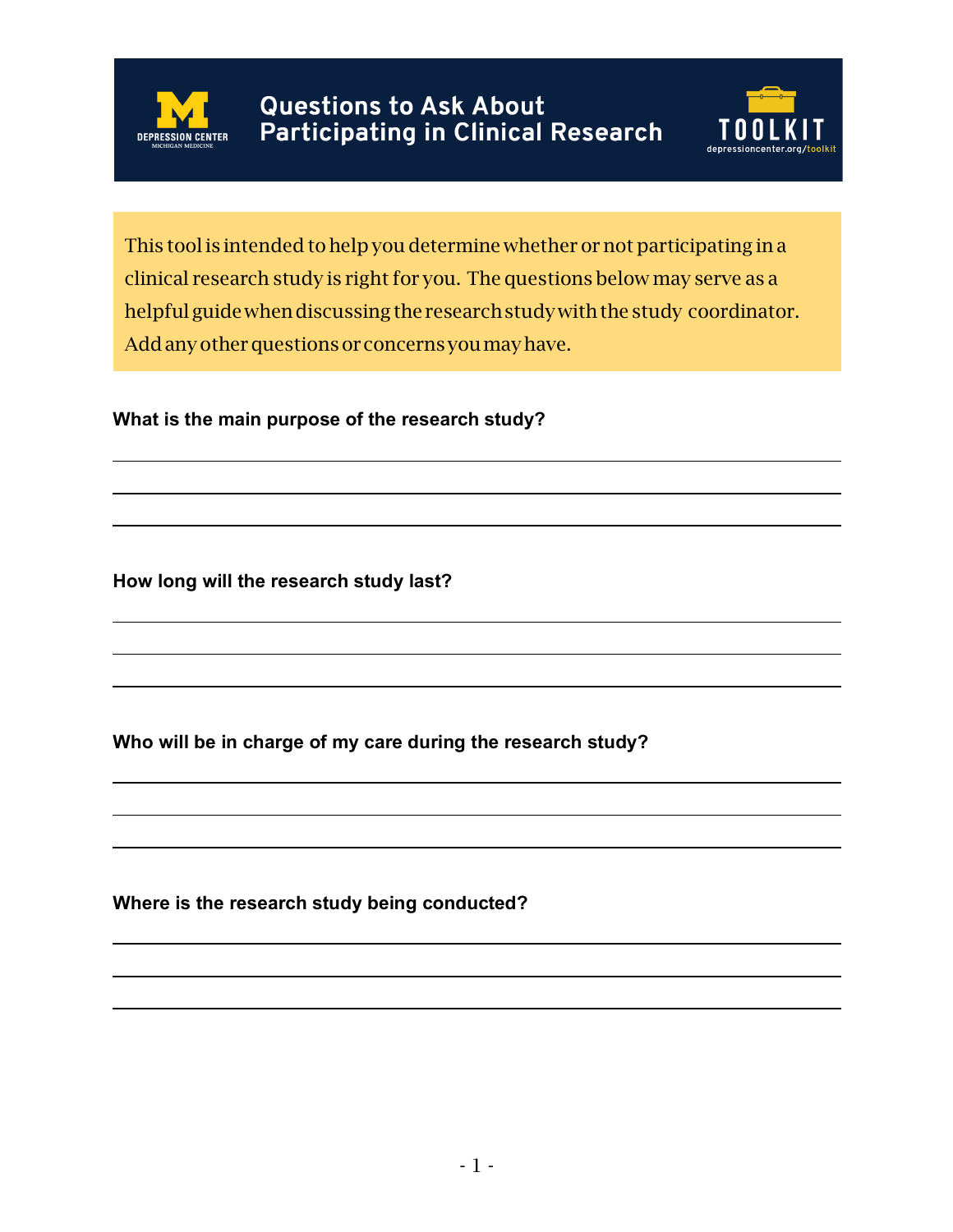| What procedures, drugs, or devices will be used, and how will they be used? |
|-----------------------------------------------------------------------------|
|-----------------------------------------------------------------------------|

**How might participating in the research study affect my daily life?**

**Will hospitalization be required during the research study?**

**How will the safety of study participants be monitored?**

**Are there any risks involved in this research study? Explain the risks.**

**What are the possible benefits of participating in this research study?**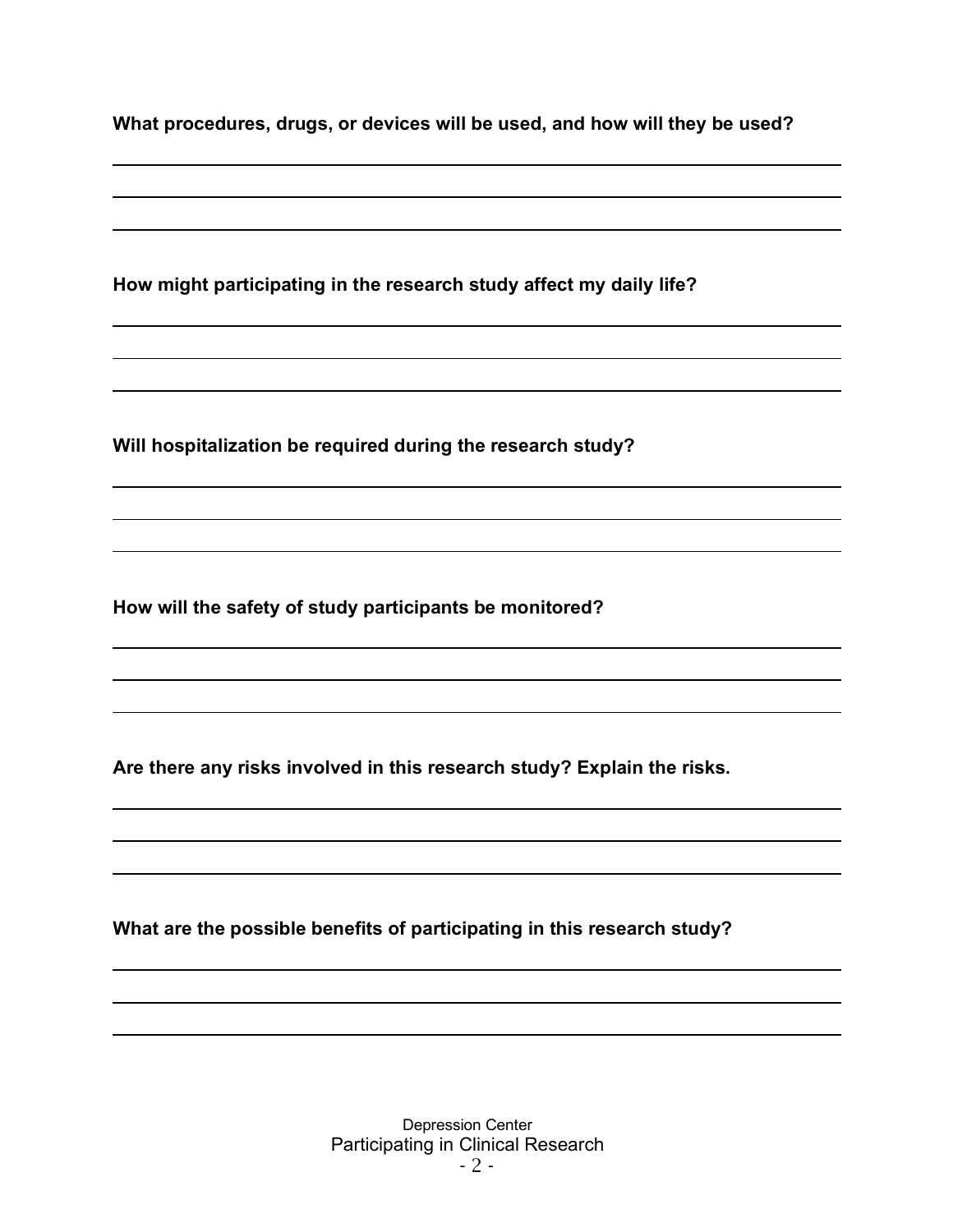**What alternative treatments are available in addition to what is being tested in the research study?**

**Who is paying for the research study?**

**Do I have to pay for any part of the research study?**

**Will I be reimbursed for other expenses?**

**What happens if I am harmed by the research study?**

**Can I choose to receive the procedure, drug or device even after the research study ends?**